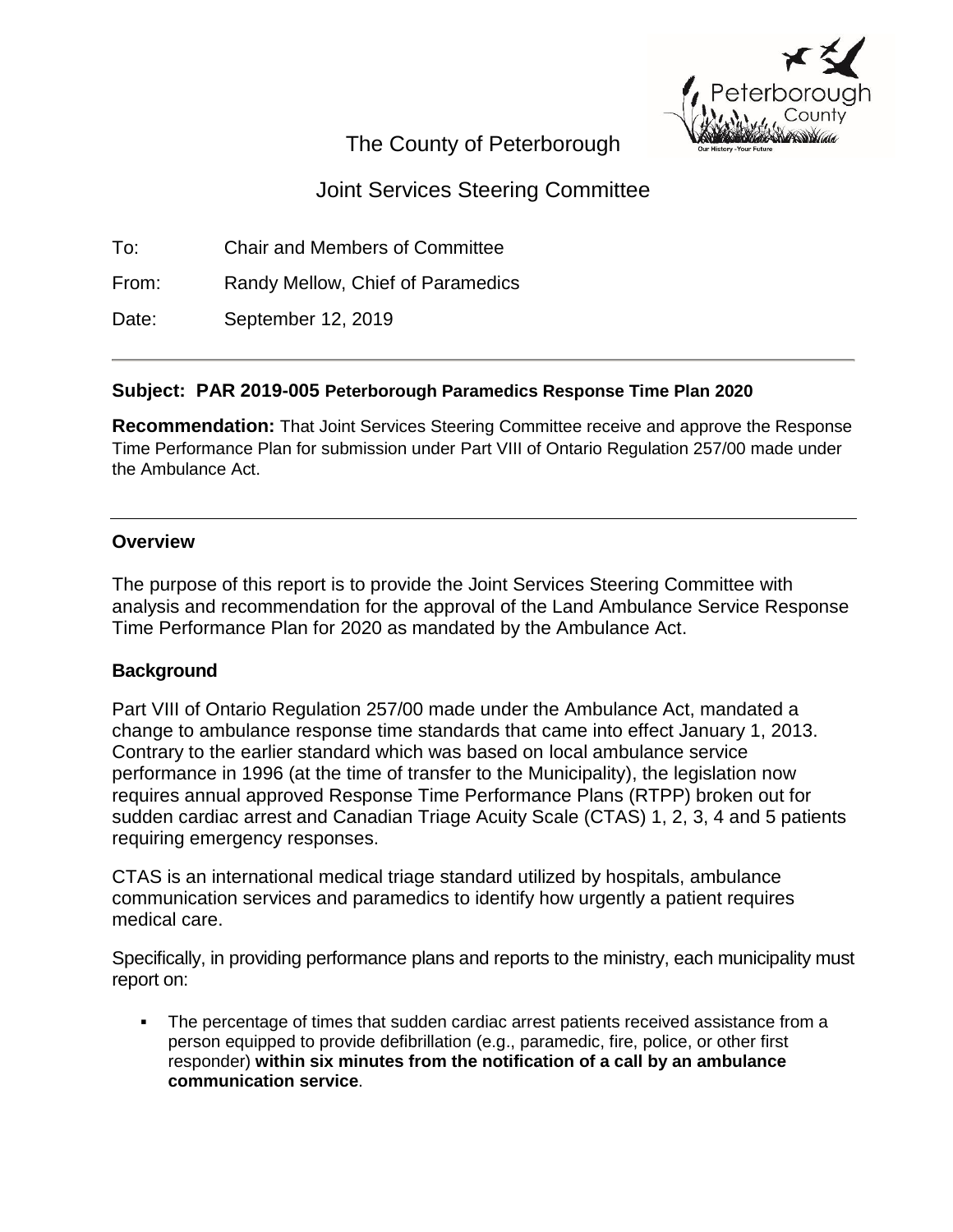- The percentage of times that an ambulance crew has arrived on-scene to provide ambulance services to sudden cardiac arrest patients or other patients categorized as CTAS 1 **within eight minutes of the time notice is received respecting such services**.
- The percentage of times that a paramedic arrived at the location of a patient determined to be CTAS 2, 3, 4, 5 within a period of time **determined appropriate by the municipality**.

All municipal RTPPs are posted on the Ministry of Health and Long Term Care public website (www.health.gov.on.ca/english/public/program/ehs/land/responsetime.html), and are to be accompanied by performance results for the previous year.

Municipalities may adjust individual performance plans at will, subject to timely notification of the Ministry. Annually, and no later than October 1st, municipalities are required to notify the Ministry of their Response Time Performance Plans for the upcoming calendar year.

#### **Analysis**

The number one priority of Peterborough County/City Paramedic Service (PCCP) is to provide the best possible prehospital clinical care to the residents and visitors of Peterborough County and City and to do so in the most effective and efficient method possible. In order to achieve this, PCCP administration continually analyses paramedic service call volumes, response times and patient outcomes.

With respect to the RTPP, PCCP focusses particularly on response time data in relation to the targets set out within the plan. A summary of this data is provided in Table 1 below. Based on a review of performance targets and achievements, PCCP Administration has maintained the response time targets set out within the plan while implementing several deployment adjustments over the past several years in an effort to consistently meet those targets. These deployment strategies include:

- Allocating existing ambulance staffing to the west side Clonsilla Station
- Enhanced coverage with the previously seasonal deployment car now 12 months of the year

The result of these deployment strategies, as demonstrated in Figure 1 below, initially resulted in significantly improving response times on the highest acuity level responses as evidenced by the performance in 2016/2017. However, increasing call volume and other system pressures have served to adversely affect response performance in more recent years.

Preliminary review of response time performance following the implementation of extended hours of operation of the seasonal deployment (April 2019) does indicate a leveling off of the rate at which response times performance has been deteriorating. As this enhancement was launched mid-year, a full year of performance data will be required to provide accurate analysis.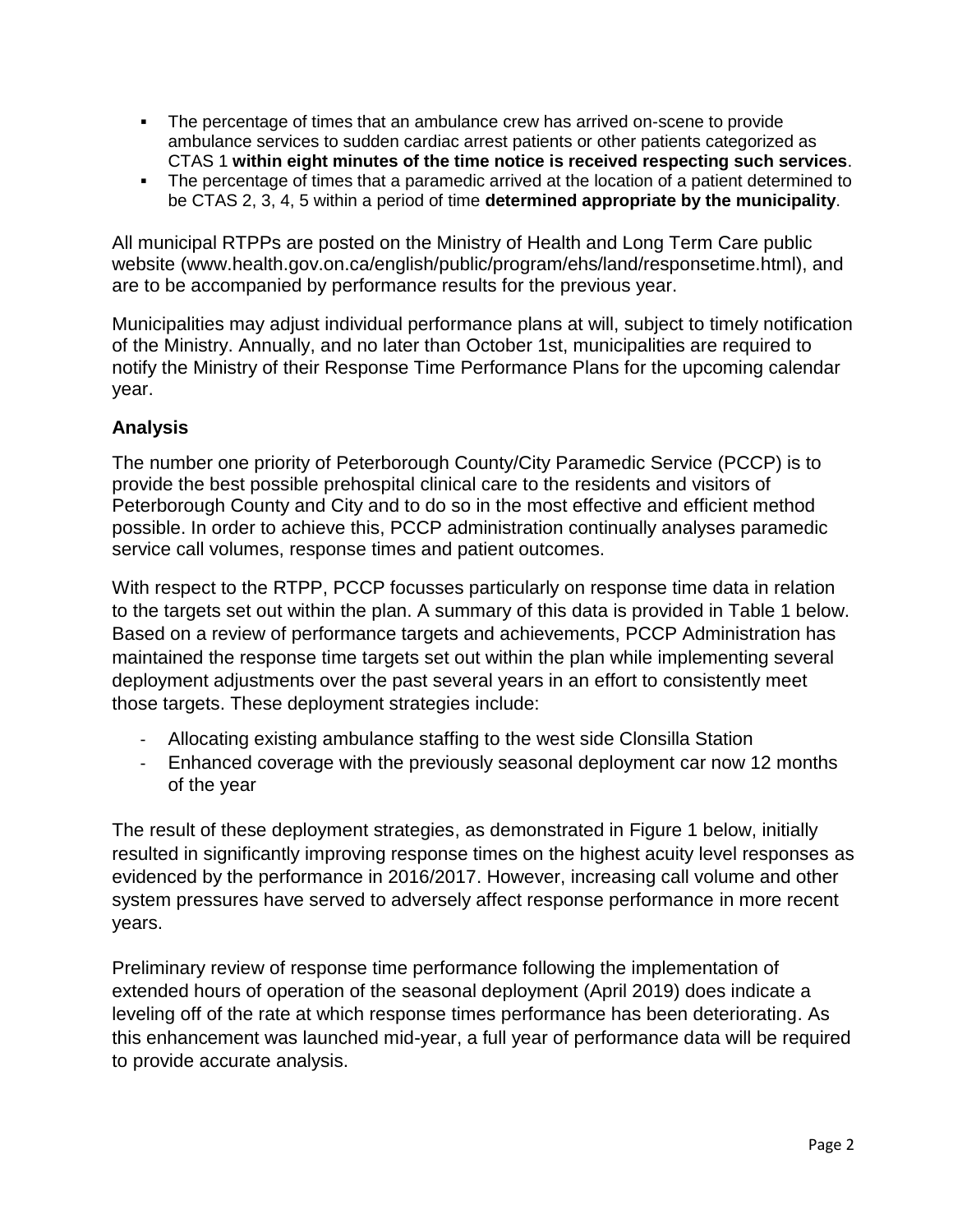

Figure 1: (2019 data: January 1 to July 31, 2019)

In addition to the mandatory response time analysis for the City and County as a whole, PCCP is also capturing and monitoring performance within each municipal boundary. Performance for each municipality compared to the RTPP targets for the calendar year is provided in following charts. Also included below is an analysis of average response times per municipality.

The charts below provide for each Municipality, a comparison to the performance targets in each CTAS category (lined bars) against the performance achieved (solid bars). Green bars demonstrate performance targets that were achieved.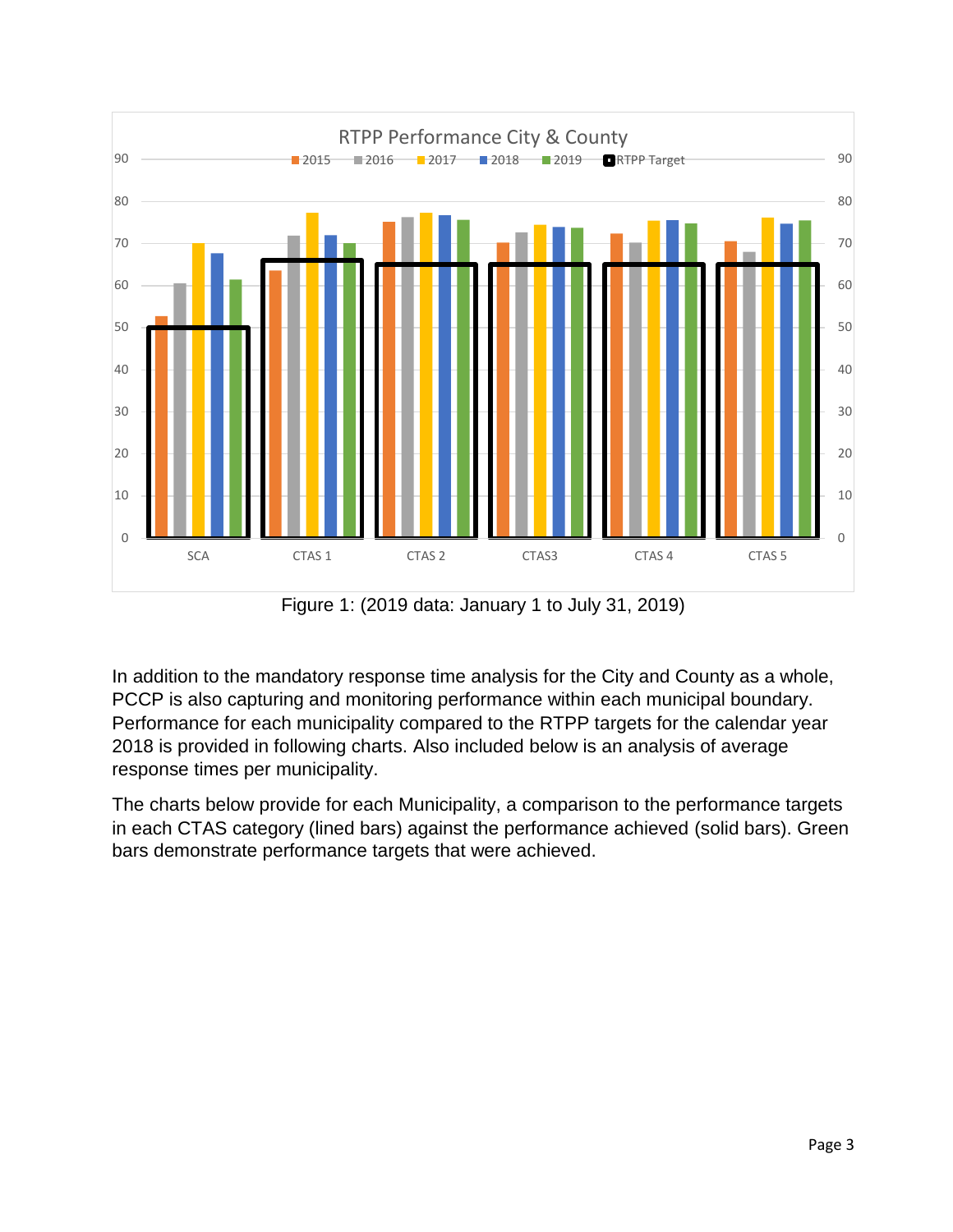

SCA CTAS 1 CTAS 2 CTAS 3 CTAS 4 CTAS 5

Page 4

SCA CTAS 1 CTAS 2 CTAS 3 CTAS 4 CTAS 5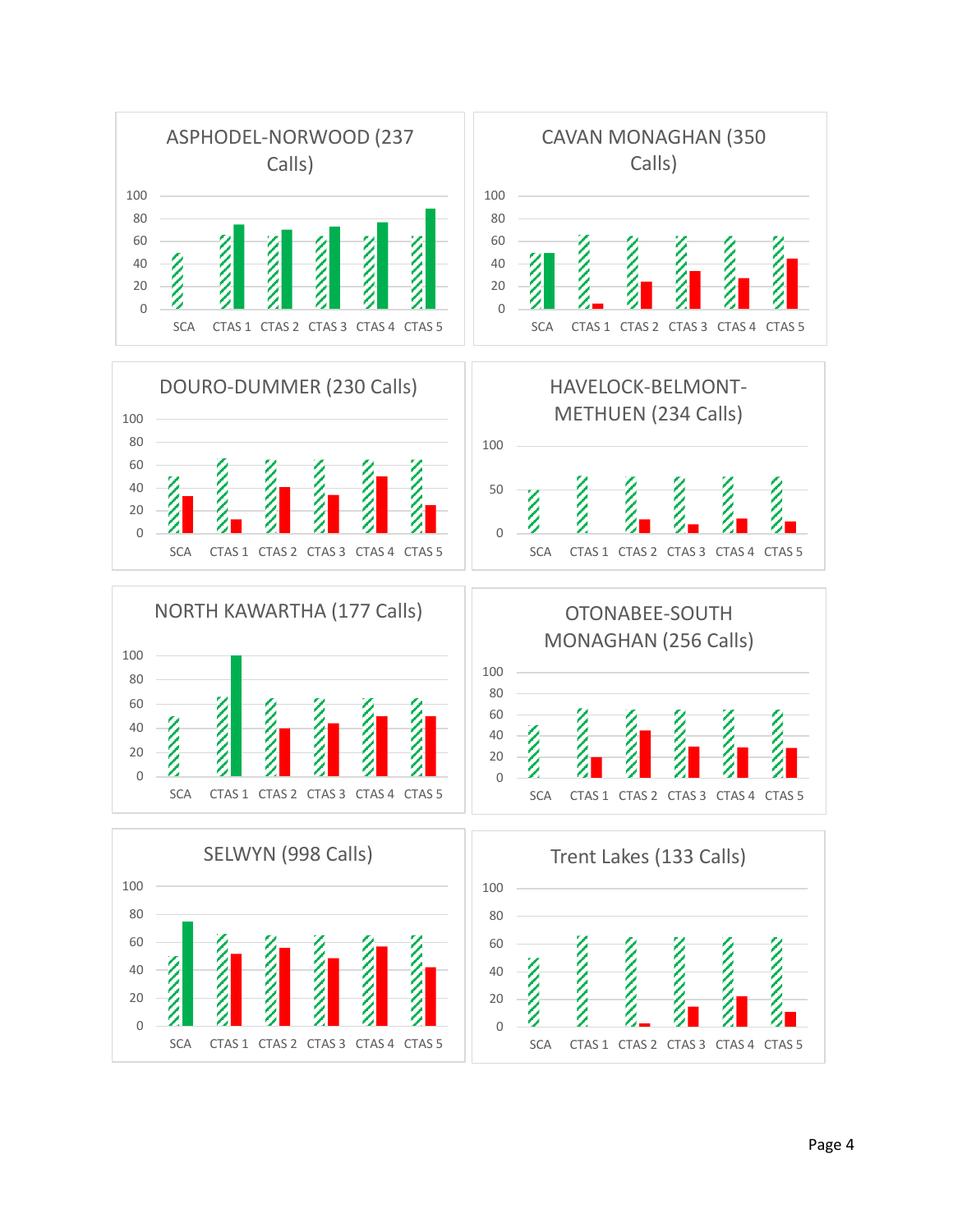

Figure 2

It is generally accepted within Paramedic Service system designs that response time performance will differ in rural and urban settings. Review of the local performance data at the municipal level clearly indicates a disparity between the urban and rural settings. This is a disparity not identified or recognized by the current provincially mandated response time reporting requirement.

Figure 2 above, shows the data for 2018 versus 2019 Average Response Time by Municipality and 2019 Call Volume from January 1, 2019 to July 31, 2019.

Despite the legislated reporting requirements, PCCP administration continues to analyse response time performance in all areas (urban/rural/remote) with a goal to recommend and establish response time performance targets specific to urban and rural settings. It is anticipated that the analysis and recommendations will be completed and presented to